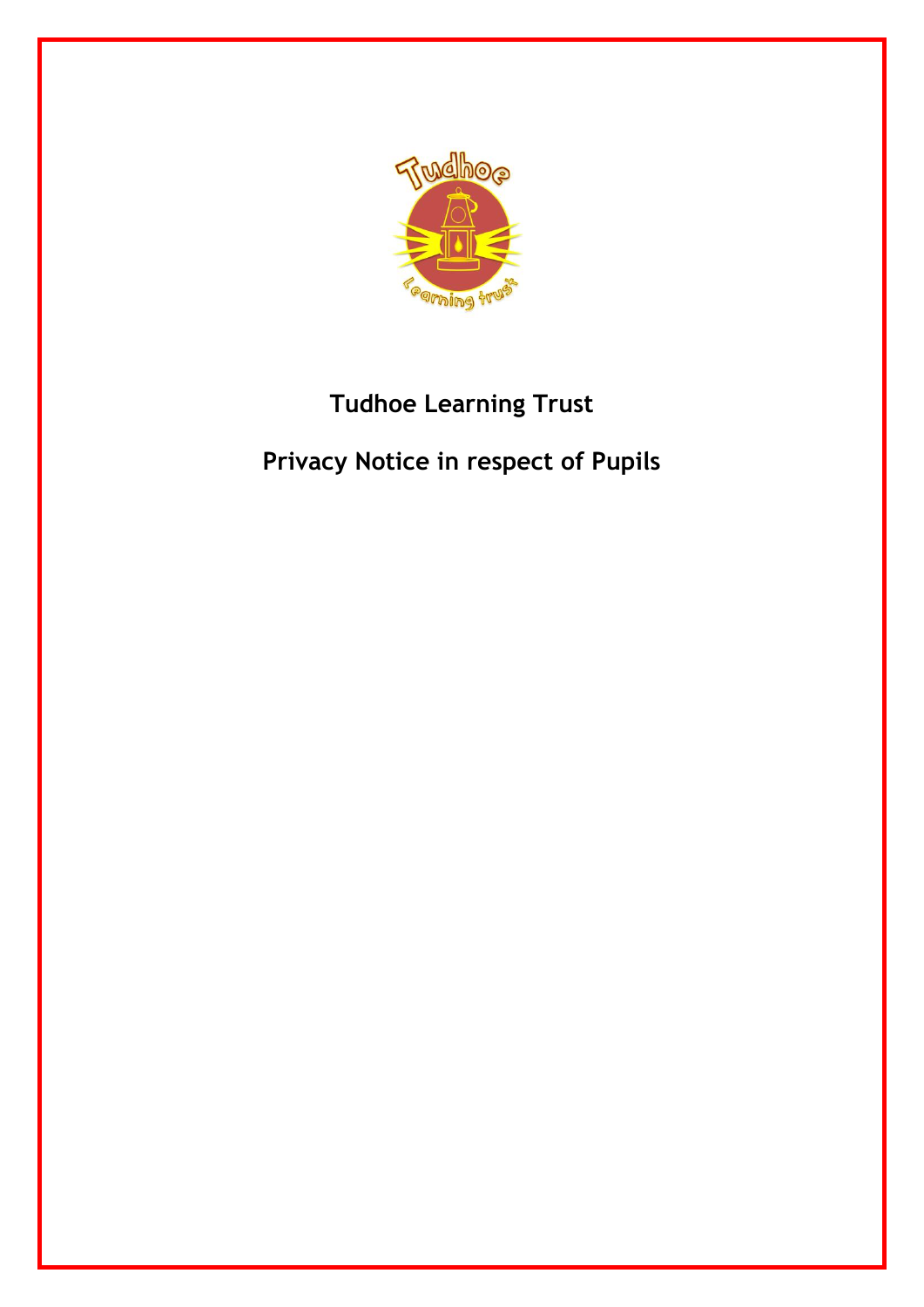#### **Privacy Notice (How we use pupil information)**

**Tudhoe Learning Trust as an organisation seek to ensure that personal data is collected, processed and retained in line with the Data Protection Act 1998, General Data Protection Regulation 2018 and their own Policy. The Trust will seek consent for the collection of personal data which will be relevant, clear and up front. We will hold data that we need securely, be clear about why we need it and with whom we may share it. Whilst every effort will be made to ensure that no data breach occurs in the event that it does breaches will be dealt with swiftly, transparently and robustly to ensure there is no repeat. Our stakeholders can expect a high standard of service from us in respect of data protection.**

## **The categories of pupil information that we collect, hold and share include:**

- Personal information (such as name, unique pupil number and address)
- Characteristics (such as ethnicity, language, nationality, country of birth and free school meal eligibility)
- Attendance information (such as sessions attended, number of absences and absence reasons)
- Assessment information
- Health and medical conditions information
- Relevant SEND information

## **Why we collect and use this information**

We use the pupil data:

- to support pupil learning
- to monitor and report on pupil progress
- to provide appropriate pastoral care
- to assess the quality of our services
- to comply with the law regarding data sharing
- to keep children safe and protected

#### **The lawful basis on which we use this information**

We collect and use pupil information in order to meet our obligation in respect of the follow lawful bases**:**

**Consent:** the individual has given clear consent for you to process their personal data for a specific purpose.

**Contract:** the processing is necessary for a contract you have with the individual, or because they have asked you to take specific steps before entering into a contract.

**Legal obligation:** the processing is necessary for you to comply with the law (not including contractual obligations).

**Vital interests:** the processing is necessary to protect someone's life.

**Public task:** the processing is necessary for you to perform a task in the public interest or for your official functions, and the task or function has a clear basis in law.

**Legitimate interests:** the processing is necessary for your legitimate interests or the legitimate interests of a third party unless there is a good reason to protect the individual's personal data which overrides those legitimate interests. (This cannot apply if you are a public authority processing data to perform your official tasks.)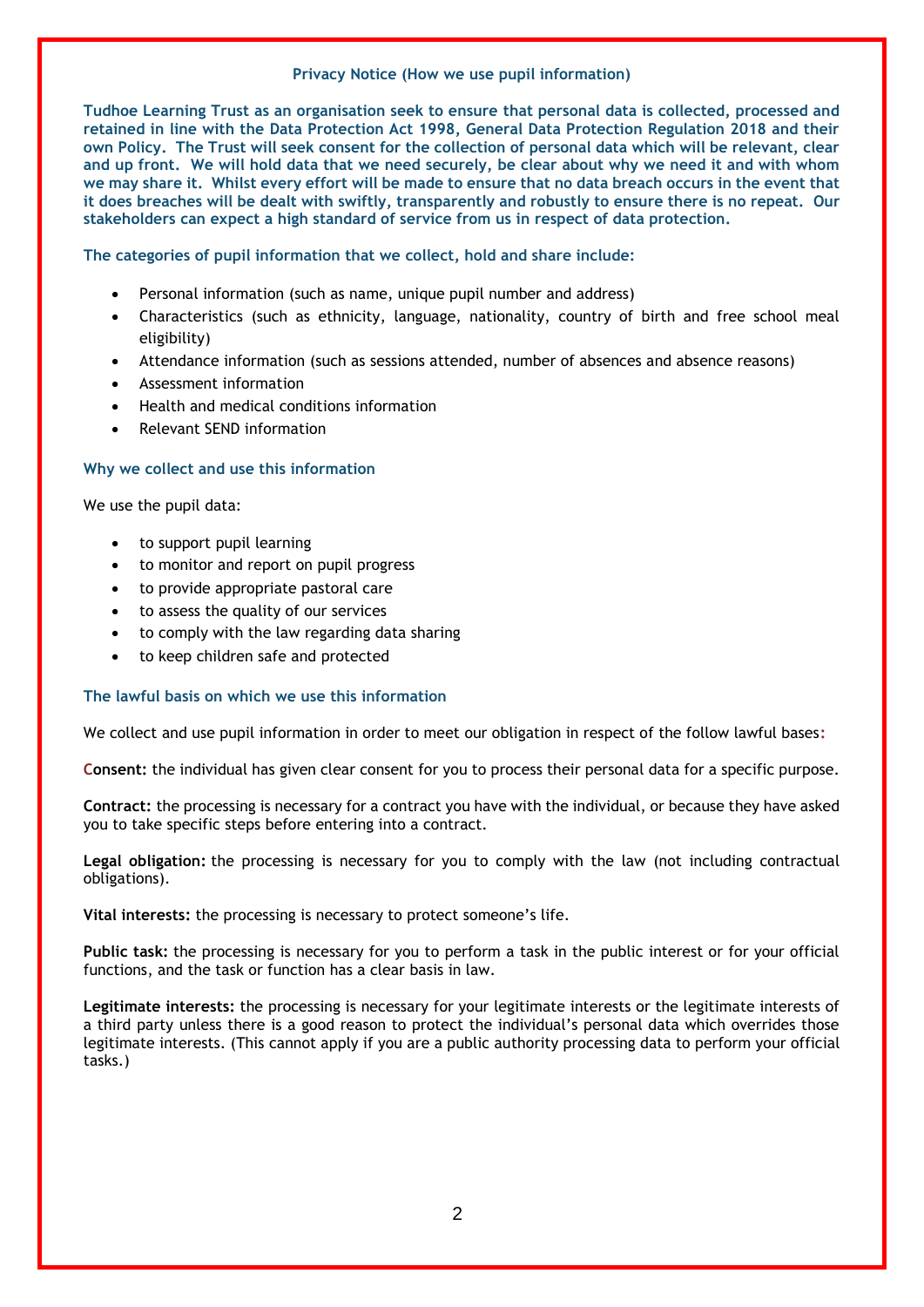#### **Collecting pupil information**

Whilst the majority of pupil information you provide to us is mandatory, some of it is provided to us on a voluntary basis. In order to comply with the General Data Protection Regulation, we will inform you whether you are required to provide certain pupil information to us or if you have a choice in this.

## **Storing pupil data**

Data Protection Acts requires that personal data is retained for no longer than is necessary for the purpose or purposes for which it is obtained. Furthermore, data collected for one purpose will not be retained once that purpose expires. We normally hold pupil data until the pupil leaves our school unless there is a reason we might need to retain certain information for long for example where there are safeguarding or child protection issues for which we may be required to appear in court. When a pupil transfers to another school the information we hold about them will be transferred to their new setting in its entirety. For more information about pupil data retention please refer to our Records Retention Schedule.

## **Who we share pupil information with**

We routinely share pupil information with:

- schools that the pupil's attend after leaving us
- our local authority
- the Department for Education (DfE)
- Tudhoe Learning Trust
- School health professionals such as the nursing team
- Educational Psychology
- Speech and Language therapists
- SEND colleagues
- Multi Agency Safeguarding Hub / Families First / First Contact
- Peripatetic teaching organisations and coaches

## **Why we share pupil information**

We do not share information about our pupils with anyone without consent unless the law and our policies allow us to do so.

We share pupils' data with the Department for Education (DfE) on a statutory basis. This data sharing underpins school funding and educational attainment policy and monitoring.

We are required to share information about our pupils with the (DfE) under regulation 5 of The Education (Information About Individual Pupils) (England) Regulations 2013.

## **Data collection requirements:**

To find out more about the data collection requirements placed on us by the Department for Education (for example; via the school census) go to [https://www.gov.uk/education/data-collection-and-censuses-for](https://www.gov.uk/education/data-collection-and-censuses-for-schools)[schools.](https://www.gov.uk/education/data-collection-and-censuses-for-schools)

#### **The National Pupil Database (NPD)**

The NPD is owned and managed by the Department for Education and contains information about pupils in schools in England. It provides invaluable evidence on educational performance to inform independent research, as well as studies commissioned by the Department. It is held in electronic format for statistical purposes. This information is securely collected from a range of sources including schools, local authorities and awarding bodies.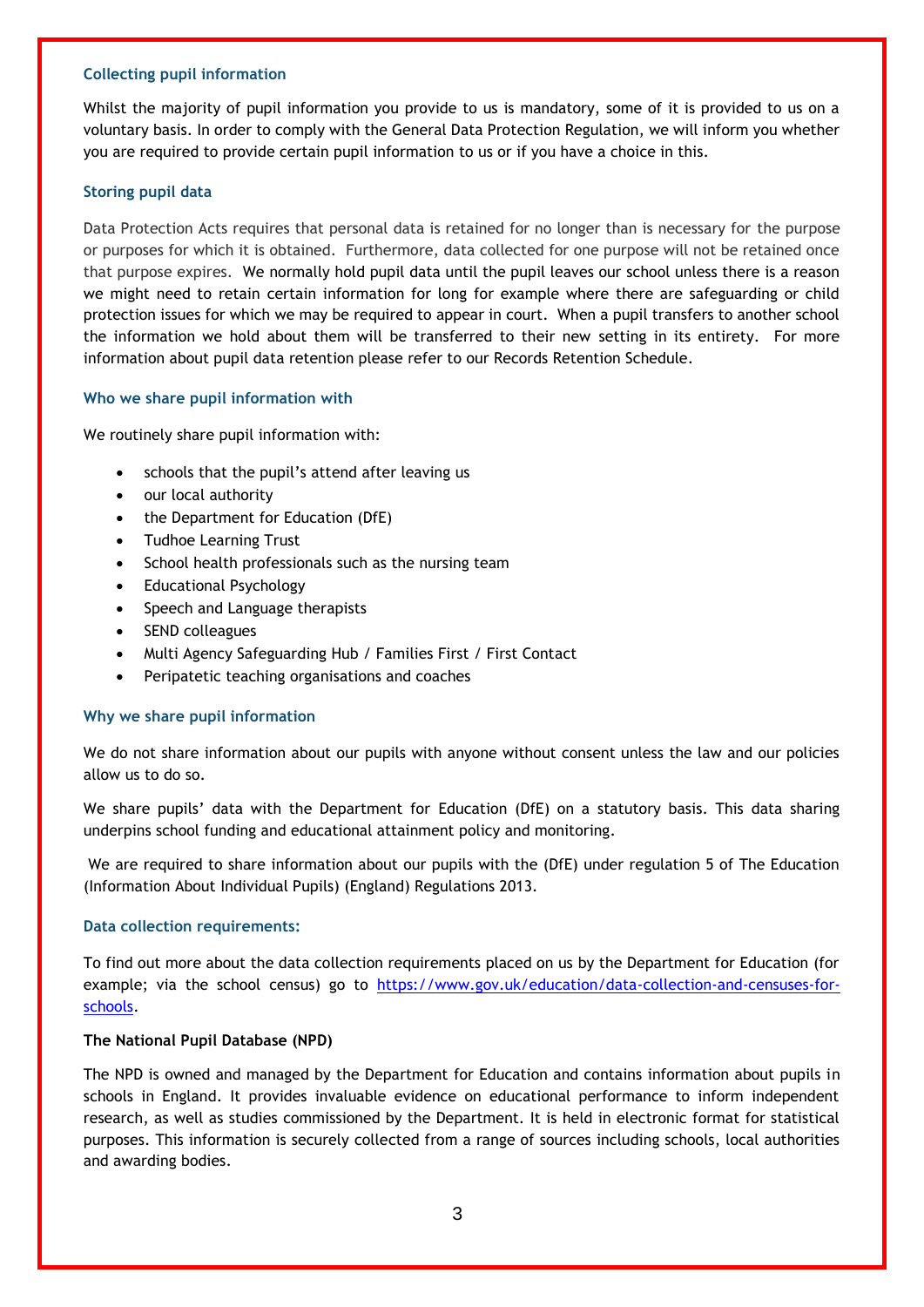We are required by law, to provide information about our pupils to the DfE as part of statutory data collections such as the school census and early years' census. Some of this information is then stored in the NPD. The law that allows this is the Education (Information About Individual Pupils) (England) Regulations 2013.

To find out more about the NPD, go to [https://www.gov.uk/government/publications/national-pupil](https://www.gov.uk/government/publications/national-pupil-database-user-guide-and-supporting-information)[database-user-guide-and-supporting-information.](https://www.gov.uk/government/publications/national-pupil-database-user-guide-and-supporting-information)

The department may share information about our pupils from the NPD with third parties who promote the education or well-being of children in England by:

- conducting research or analysis
- producing statistics
- providing information, advice or guidance

The Department has robust processes in place to ensure the confidentiality of our data is maintained and there are stringent controls in place regarding access and use of the data. Decisions on whether DfE releases data to third parties are subject to a strict approval process and based on a detailed assessment of:

- who is requesting the data
- the purpose for which it is required
- the level and sensitivity of data requested: and
- the arrangements in place to store and handle the data

To be granted access to pupil information, organisations must comply with strict terms and conditions covering the confidentiality and handling of the data, security arrangements and retention and use of the data.

For more information about the department's data sharing process, please visit: [https://www.gov.uk/data](https://www.gov.uk/data-protection-how-we-collect-and-share-research-data)[protection-how-we-collect-and-share-research-data](https://www.gov.uk/data-protection-how-we-collect-and-share-research-data)

For information about which organisations the department has provided pupil information, (and for which project), please visit the following website: [https://www.gov.uk/government/publications/national-pupil](https://www.gov.uk/government/publications/national-pupil-database-requests-received)[database-requests-received](https://www.gov.uk/government/publications/national-pupil-database-requests-received)

To contact DfE:<https://www.gov.uk/contact-dfe>

## **Requesting access to your personal data**

Under data protection legislation, parents and pupils have the right to request access to information about them that we hold. To make a request for your personal information, or be given access to your child's educational record, contact **Tudhoe Learning Trust at [office@tudhoelearningtrust.co.uk](mailto:office@tudhoelearningtrust.co.uk)**

You also have the right to:

- object to processing of personal data that is likely to cause, or is causing, damage or distress
- prevent processing for the purpose of direct marketing
- object to decisions being taken by automated means
- in certain circumstances, have inaccurate personal data rectified, blocked, erased or destroyed; and
- claim compensation for damages caused by a breach of the Data Protection regulations

If you have a concern about the way we are collecting or using your personal data, we request that you raise your concern with us in the first instance. Alternatively, you can contact the Information Commissioner's Office at<https://ico.org.uk/concerns/>